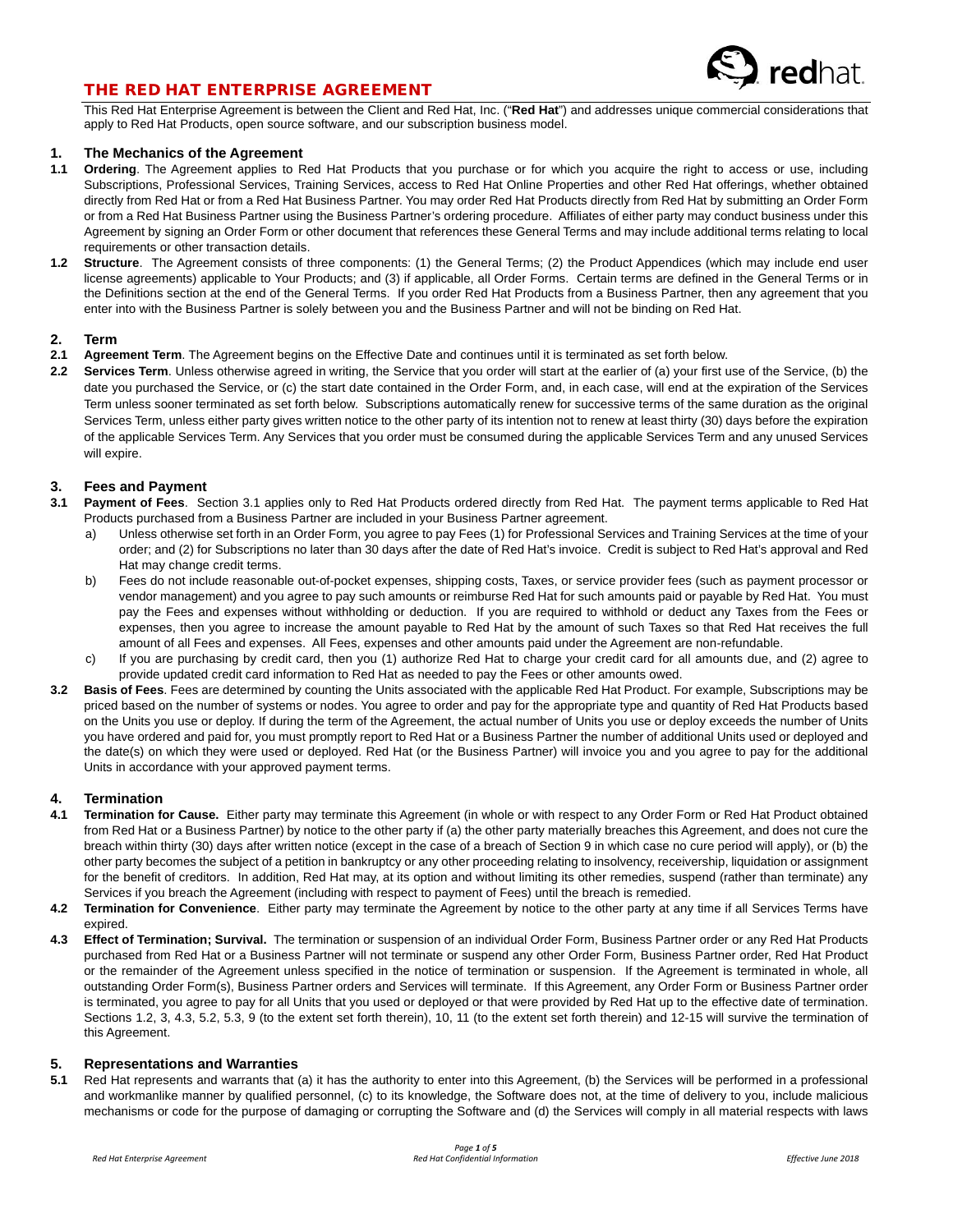applicable to Red Hat as the provider of the Services. Client represents and warrants that (a) it has the authority to enter into this Agreement, and (b) its use of Red Hat Products will comply with all applicable laws, and it will not use the Red Hat Products for any illegal activity.

- **5.2** TO THE MAXIMUM EXTENT PERMITTED BY APPLICABLE LAW AND EXCEPT AS EXPRESSLY PROVIDED IN SECTION 5.1, THE RED HAT PRODUCTS ARE PROVIDED "AS IS" AND WITHOUT ANY REPRESENTATIONS OR WARRANTIES EXPRESS OR IMPLIED, AND RED HAT DISCLAIMS ALL SUCH REPRESENTATIONS AND WARRANTIES, INCLUDING THE IMPLIED WARRANTIES OF MERCHANTABILITY, NON-INFRINGEMENT, AND FITNESS FOR A PARTICULAR PURPOSE, AND ANY WARRANTIES IMPLIED BY THE COURSE OF DEALING OR USAGE OF TRADE. RED HAT AND ITS SUPPLIERS DO NOT REPRESENT OR WARRANT THAT THE RED HAT PRODUCTS WILL BE UNINTERRUPTED, SECURE, ERROR FREE, ACCURATE OR COMPLETE OR COMPLY WITH REGULATORY REQUIREMENTS, OR THAT RED HAT WILL CORRECT ALL ERRORS. IN THE EVENT OF A BREACH OF THE WARRANTIES SET FORTH IN SECTION 5.1, YOUR EXCLUSIVE REMEDY, AND RED HAT'S ENTIRE LIABILITY, WILL BE THE RE-PERFORMANCE OR RE-DELIVERY OF THE DEFICIENT RED HAT PRODUCT, OR IF RED HAT CANNOT SUBSTANTIALLY CORRECT A BREACH IN A COMMERCIALLY REASONABLE MANNER, TERMINATION OF THE RELEVANT RED HAT PRODUCT, IN WHICH CASE YOU MAY RECEIVE A PRO RATA REFUND OF THE FEES PAID FOR THE DEFICIENT RED HAT PRODUCT AS OF THE EFFECTIVE DATE OF TERMINATION.
- **5.3** The Red Hat Products have not been tested in all situations under which they may be used. Red Hat will not be liable for the results obtained through use of the Red Hat Products and you are solely responsible for determining appropriate uses for the Red Hat Products and for all results of such use. In particular, Red Hat Products are not specifically designed, manufactured or intended for use in (a) the design, planning, construction, maintenance, control, or direct operation of nuclear facilities, (b) aircraft control, navigation, or communication systems (c) weapons systems, (d) direct life support systems (e) or other similar hazardous environments.
- **6. Open Source Assurance.** Purchases of Subscriptions may entitle you to participate in Red Hat's Open Source Assurance Program, which is described at<http://www.redhat.com/rhel/details/assurance/> and provides certain protections in the event of a third party infringement claim. The terms for this optional program are subject to the agreement a[t http://www.redhat.com/legal/open\\_source\\_assurance\\_agreement.html.](http://www.redhat.com/legal/open_source_assurance_agreement.html)
- **7. Red Hat Online Properties.** You may be required to create an Account to access Red Hat Online Properties. You agree to provide accurate information when creating an Account. You may not access or create multiple accounts in a manner that is intended to avoid, or has the effect of avoiding, payment of Fees or circumventing thresholds or Unit limitations associated with your Account or otherwise in a manner intended to violate the Agreement. You are solely responsible for all activities in connection with your Account and will notify Red Hat promptly if you become aware of any unauthorized use of your Account. Your use of and access to the Red Hat Online Properties may also be subject to the Product Appendices applicable to the Red Hat Product.
- **8. Evaluations.** Red Hat may offer Evaluation Subscriptions for evaluation and not for production purposes. Evaluation Subscriptions may be provided with limited or no support or subject to other limitations.

### **9. Confidentiality**

- **9.1** Recipient (a) may not disclose Confidential Information of a Discloser to any third party unless Discloser approves the disclosure in writing or the disclosure is otherwise permitted under this Section 9; (b) will use the same degree of care to protect Confidential Information of Discloser as it uses to protect its own confidential information of a similar nature, but in no event less than reasonable care; and (c) may disclose Confidential Information of the Discloser only to its employees, Affiliates, agents and contractors with a need to know, and to its auditors and legal counsel, in each case, who are under a written obligation (or other professional obligation) to keep such information confidential using standards of confidentiality no less restrictive than those required by this Section 9. These obligations will continue for a period of two (2) years following initial disclosure of the particular Confidential Information. A Recipient may disclose Confidential Information if it is required to do so by applicable law, regulation or court order but, where legally permissible, will provide advance notice to the Discloser to enable the Discloser to seek a protective order or other similar protection if feasible. "**Recipient**" is the party receiving Confidential Information under this Agreement. "**Discloser**" is a party disclosing Confidential Information under this Agreement.
- **9.2** Information is not Confidential Information, if: (a) the information is or becomes publicly available other than as a result of the Recipient's breach of this Agreement, (b) the Recipient, at the time of disclosure, knows or possesses the information without obligation of confidentiality or thereafter obtains the information from a third party not under an obligation of confidentiality; (c) the Recipient independently develops the information without use of the Discloser's Confidential Information, (d) the information is generally known or easily developed by someone with ordinary skills in the business of the Recipient, or (e) the information is licensed under an Open Source License (as defined by the Open Source Initiative [\(https://opensource.org/\)\)](https://opensource.org/).
- **9.3** Confidential Information that is disclosed prior to termination of this Agreement will remain subject to this Agreement for the period set forth above. Upon written request of the Discloser, the Recipient will promptly return or destroy all Confidential Information, except for Confidential Information stored in routine back-up media not accessible during the ordinary course of business.

#### **10. Client Information, Feedback, Reservation of Rights, & Review**

- **10.1 Client Information.** If you provide Client Information in connection with your use of or access to Red Hat Products, you agree that, subject to Section 9, Red Hat, its Affiliates, and Suppliers may use such Client Information in connection with providing the Red Hat Products. You agree that your provision (and Red Hat's use) of Client Information under this Agreement does not require any additional consents or licenses, will be in compliance with applicable law, and will not violate any intellectual property, proprietary, privacy, or other right of any third party. As between Red Hat and you, you retain all other rights in and to Client Information.
- **10.2 Feedback.** You may be asked to voluntarily provide Red Hat with Feedback in connection with Red Hat Products, but have no obligation to do so. If you choose to do so, Red Hat may use Feedback for any purpose, including incorporating the Feedback into, or using the Feedback to develop and improve Red Hat Products and other Red Hat offerings without attribution or compensation. You grant Red Hat a perpetual and irrevocable license to use all Feedback for any purpose. You agree to provide Feedback to Red Hat only in compliance with applicable laws and you represent that you have the authority to provide the Feedback and that Feedback will not include proprietary information of a third party.
- **10.3 Reservation of Rights.** Red Hat grants to you only those rights expressly granted in the Agreement with respect to the Red Hat Products and reserves all other rights in and to the Red Hat Products (including all intellectual property rights). Red Hat may collect and use for any purpose aggregate anonymous benchmark data about your use of the Red Hat Products. Nothing in this Agreement will limit Red Hat from providing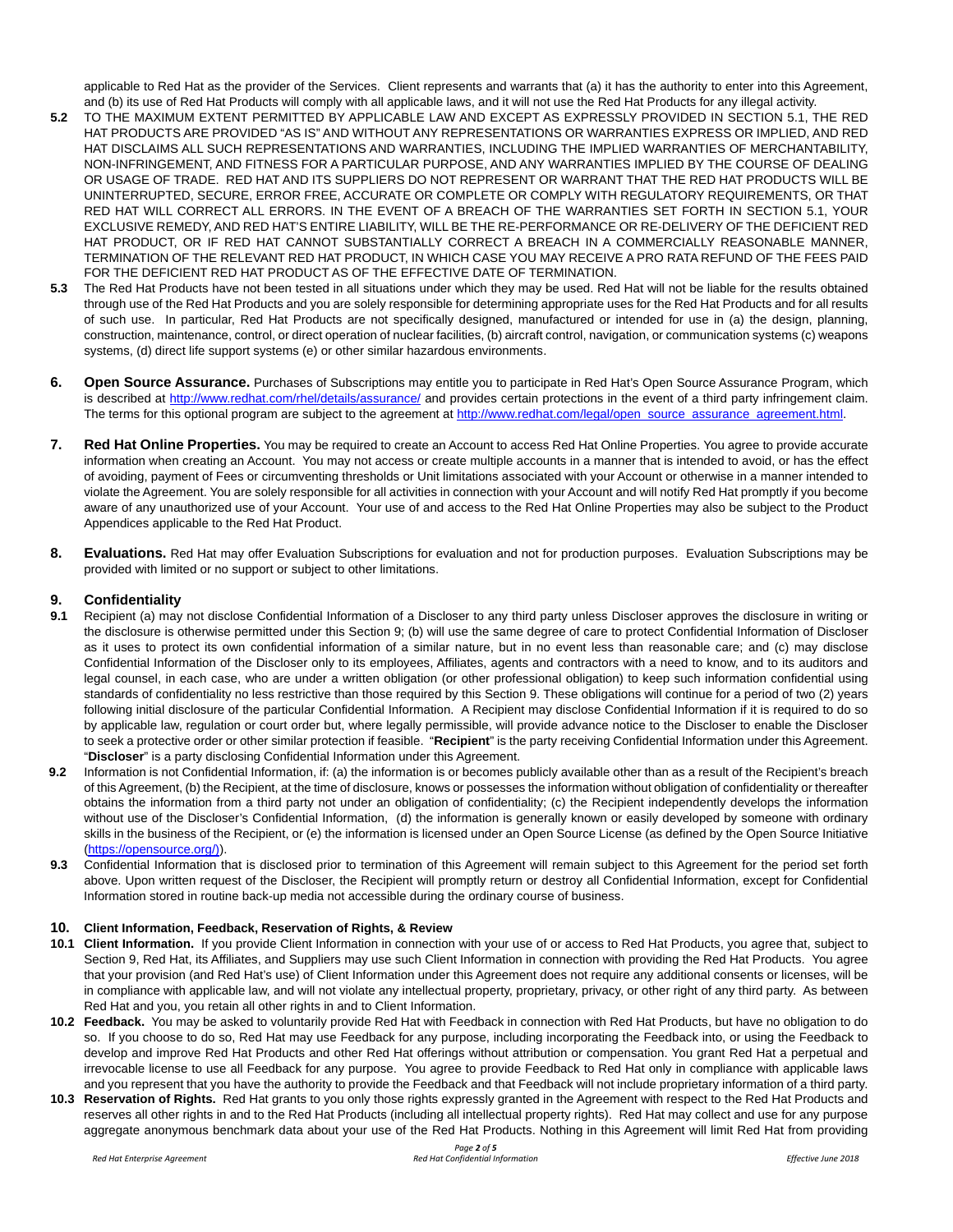software, materials, or services for itself or other clients, irrespective of the possible similarity of such software, materials or services to those that might be delivered to you. The terms of Section 9 will not prohibit or restrict either party's right to develop, use or market products or services similar to or competitive with the other party; provided, however, that neither party is relieved of its obligations under this Agreement.

**11. Review.** While this Agreement is in effect and for one year thereafter, Red Hat or its designee, acting in accordance with Section 9, may inspect your facilities and records to verify your compliance with this Agreement. You agree to (a) respond promptly to requests for information, documents and/or records, (b) grant appropriate access for on-site visits in order to verify your compliance, and (c) reasonably cooperate in connection with any such verification. Red Hat will provide at least ten (10) days prior written notice for any on-site visits, and will conduct onsite visits during regular business hours in a manner that reasonably minimizes interference with your business. If Red Hat notifies you of any noncompliance or underpayment, then you will resolve the non-compliance and/or underpayment within fifteen (15) days from the date of notice. If the underpayment exceeds five percent (5%), then you will also reimburse Red Hat for the cost of the inspection.

### **12. Limitations**

- **12.1 DISCLAIMER OF DAMAGES.** TO THE MAXIMUM EXTENT PERMITTED BY APPLICABLE LAW, NEITHER PARTY, NOR ITS AFFILIATES, WILL BE LIABLE FOR ANY INCIDENTAL, CONSEQUENTIAL, SPECIAL, INDIRECT, EXEMPLARY OR PUNITIVE DAMAGES, OR FOR ANY DAMAGES FOR LOST OR DAMAGED DATA, LOST PROFITS, LOST SAVINGS OR BUSINESS OR SERVICE INTERRUPTION, EVEN IF SUCH PARTY WAS ADVISED OF THE POSSIBILITY OF SUCH DAMAGES, AND REGARDLESS OF THE FAILURE OF ESSENTIAL PURPOSE OF ANY LIMITED REMEDY.
- **12.2 LIMITATION OF LIABILITY.** TO THE MAXIMUM EXTENT PERMITTED BY APPLICABLE LAW, RED HAT'S AND ITS AFFILIATES' TOTAL AND AGGREGATE LIABILITY WITH RESPECT TO ANY CLAIM RELATING TO OR ARISING OUT OF THIS AGREEMENT WILL NOT EXCEED THE FEES RECEIVED BY RED HAT WITH RESPECT TO THE PARTICULAR RED HAT PRODUCT GIVING RISE TO LIABILITY UNDER THE MOST APPLICABLE ORDERING DOCUMENT DURING THE TWELVE (12) MONTHS IMMEDIATELY PRECEDING THE FIRST EVENT GIVING RISE TO SUCH CLAIM; PROVIDED THAT IN NO EVENT WILL RED HAT'S AND ITS AFFILIATES' TOTAL CUMULATIVE LIABILITY FOR ALL CLAIMS ARISING OUT OF OR RELATING TO THIS AGREEMENT EXCEED THE FEES RECEIVED BY RED HAT DURING THE TWELVE (12) MONTHS IMMEDIATELY PRECEDING THE FIRST EVENT GIVING RISE TO LIABILITY UNDER THIS AGREEMENT. THIS LIMITATION APPLIES REGARDLESS OF THE NATURE OF THE CLAIM, WHETHER CONTRACT, TORT (INCLUDING NEGLIGENCE), STATUTE OR OTHER LEGAL THEORY. THESE LIMITATIONS DO NOT LIMIT CLAIMS OF BODILY INJURY (INCLUDING DEATH) AND DAMAGE TO REAL OR TANGIBLE PERSONAL PROPERTY CAUSED BY THE NEGLIGENCE OF RED HAT OR ITS AFFILIATES.
- **13. Governing Law and Claims.** The Agreement, and any claim, controversy or dispute related to the Agreement, are governed by and construed in accordance with the laws of the State of New York without giving effect to any conflicts of laws provisions. To the extent permissible, the United Nations Convention on Contracts for the International Sale of Goods will not apply, even if adopted as part of the laws of the State of New York. Any claim, suit, action or proceeding arising out of or relating to this Agreement or its subject matter will be brought exclusively in the state or federal courts of Wake County, North Carolina, and each party irrevocably submits to the exclusive jurisdiction and venue. No claim or action, regardless of form, arising out of this Agreement may be brought by either party more than one (1) year after the party first became aware, or reasonably should have been aware, of the basis for the claim. To the fullest extent permitted, each party waives the right to trial by jury in any legal proceeding arising out of or relating to this Agreement or the transactions contemplated hereby.

#### **14. Miscellaneous**

- **14.1 Export**. Red Hat may supply you with Controlled Materials. You agree to comply with all applicable export and import laws or regulations, including any local laws in your jurisdiction concerning your right to import, export or use Controlled Materials and agree that Red Hat is not responsible for your compliance. Without limiting the foregoing, you agree that you will not export, disclose, re-export or transfer the Controlled Materials, directly or indirectly, to: (a) any U.S. embargoed destination; (b) any party who you know or have reason to know will utilize them in the design, development or production of nuclear, chemical or biological weapons, or rocket systems, space launch vehicles, or sounding rockets, unmanned air vehicle systems, or any other restricted end-use; or (c) anyone on (or controlled by a person or entity on) a U.S. government restricted persons list, including those who have been prohibited from participating in U.S. export transactions by any federal agency of the U.S. government. You will not provide to Red Hat any data or engage Red Hat in any activity, in each case, that could constitute the development of a "defense article" or provision of a "defense service" to you, as these terms are defined in Section 120 of the International Traffic in Arms Regulations (ITAR). In addition, you will not, and will not allow third parties under your control, (i) to provide Red Hat with Client Information that requires an export license under applicable export control laws or (ii) to process or store any Client Information that is subject to the ITAR. If you breach (or Red Hat believes you have breached) this paragraph or the export provisions of an end user license agreement for any Software or Red Hat is prohibited by law or otherwise restricted from providing Red Hat Products to you, Red Hat may terminate this Agreement and/or the applicable Order Form without liability to you. You acknowledge that to provide the Services, it may be necessary for Client Information to be transferred between Red Hat, its Affiliates, Business Partners, vendors and/or subcontractors, which may be located worldwide.
- **14.2 Notices.** Notices must be in English, in writing, and will be deemed given upon receipt, after being sent using a method that provides for positive confirmation of delivery to the address(es) or email address provided by you, including through an automated receipt or by electronic log. Any notice from you to Red Hat must include a copy sent to: Red Hat, Inc., Attention: General Counsel, 100 East Davie Street, Raleigh, North Carolina 27601; Email: legal-notices@redhat.com. Billing notices to you will be addressed to the billing contact designated by you.
- **14.3 Assignment.** Either party may upon written notice: (a) assign this Agreement to an Affiliate if the Affiliate's financial condition and creditworthiness are sufficient to satisfy the assigning party's obligations under the Agreement and the assignment will not affect the nonassigning party's obligations under the Agreement; and (b) assign this Agreement to a successor or acquirer pursuant to a merger or sale of all or substantially all of such party's assets. Any other assignment will be deemed void and ineffective without the prior written consent of the other party. Subject to the foregoing, this Agreement will be binding upon and will inure to the benefit of the parties and their respective successors and permitted assigns.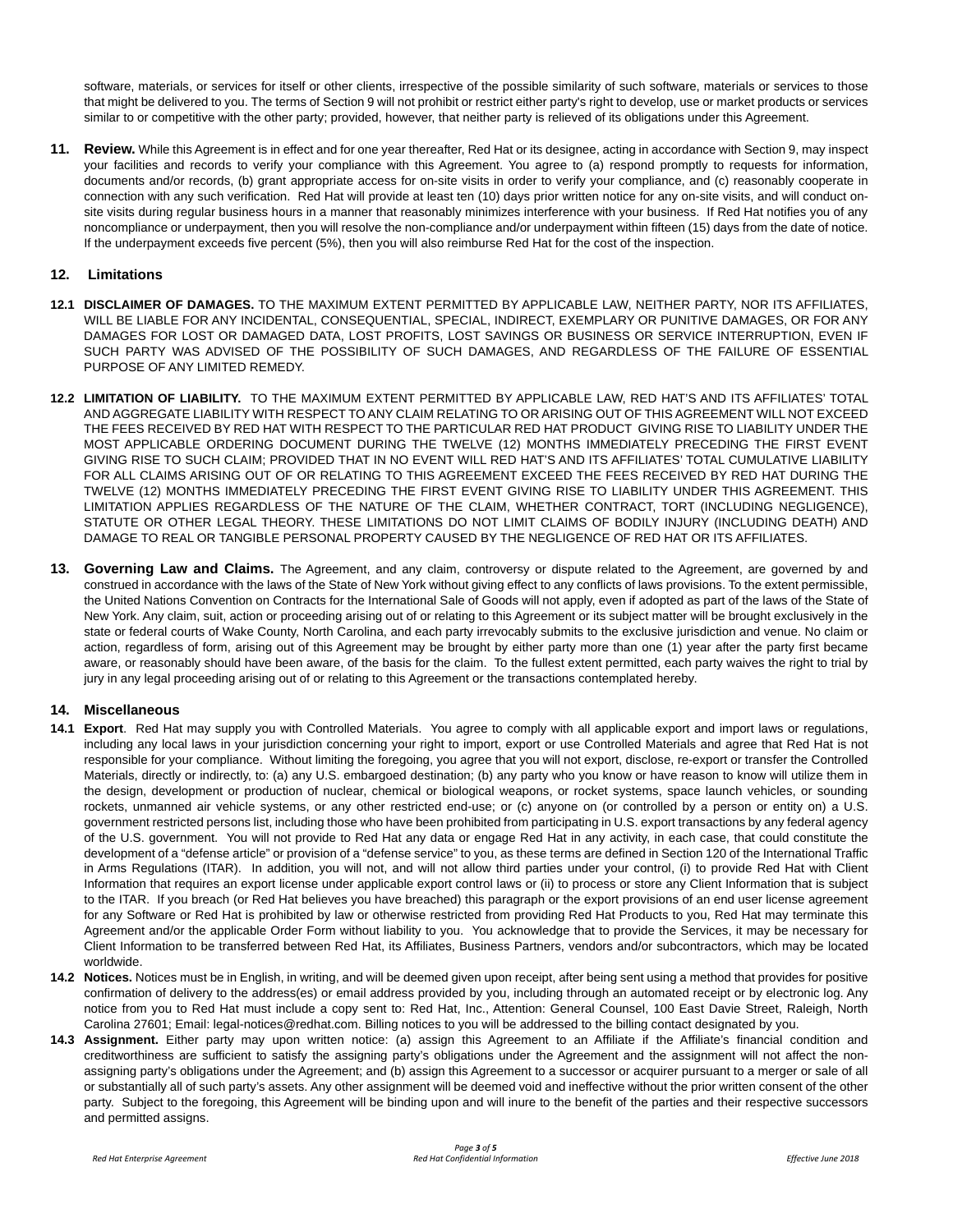- **14.4 Waiver.** A waiver by a party under this Agreement is only valid if in writing and signed by an authorized representative of such party. A delay or failure of a party to exercise any rights under this Agreement will not constitute or be deemed a waiver or forfeiture of such rights.
- **14.5 Independent Contractors.** The parties are independent contractors and nothing in this Agreement creates an employment, partnership or agency relationship between the parties or any Affiliate. Each party is solely responsible for supervision, control and payment of its personnel. Red Hat may subcontract Services to third parties or Affiliates as long as (a) subcontractors agree to protect Confidential Information and (b) Red Hat remains responsible to you for performance of its obligations.
- **14.6 Third Party Beneficiaries.** This Agreement is binding on the parties to this Agreement and, other than as expressly provided in the Agreement, nothing in this Agreement grants any other person or entity any right, benefit or remedy.
- **14.7 Force Majeure.** Neither party is responsible for nonperformance or delay in performance of its obligations (other than payment of Fees) due to causes beyond its reasonable control.
- **14.8 Complete Agreement and Order of Precedence.** The Agreement represents the complete agreement between the parties with respect to its subject matter and supersedes all prior and contemporaneous agreements and proposals, whether written or oral, with respect to such subject matter. Any terms contained in any other documentation that you deliver to Red Hat, including any purchase order or other order-related document (other than an Order Form), are void and will not become part of the Agreement or otherwise bind the parties. If there is a conflict between the General Terms, the Product Appendices and/or an Order Form, the General Terms will control unless otherwise expressly provided in the Product Appendices and/or Order Form.
- **14.9 Counterparts.** This Agreement may be executed in counterparts, each of which will be deemed an original and all of which will constitute one and the same document. The parties may exchange signature pages by email or electronic signature process and such signatures will be effective to bind the parties to the Agreement.
- 14.10 Severable. If any provision of this Agreement is held by a court of competent jurisdiction to be invalid or unenforceable, the remaining provisions of this Agreement will remain in effect to the greatest extent permitted by law.
- **14.11 United States Government End Users.** The Software and its documentation are "Commercial items," "Commercial computer software" and "Computer software documentation" as defined by the Federal Acquisition Regulations ("**FAR**") and Defense Federal Acquisition Regulations Supplement ("**DFARS**"). Pursuant to FAR 12.211, FAR 12.212, DFARS, 227.7202-1 through 227.7202-4, and their successors, the U.S. Government acquires the Software and its documentation subject to the terms of this Agreement.

#### **15. Definitions**

- **15.1** "**Account**" means an account that enables you to access and use Red Hat Online Properties and may include a user name and password or other means of access designated by Red Hat.
- **15.2 "Affiliate"** means an entity that owns or controls, is owned or controlled by, or is under common control or ownership with a party, where **"control"** is the possession, direct or indirect, of the power to direct or cause the direction of the management and policies of an entity, whether through ownership of voting securities, by contract or otherwise.
- **15.3 "Business Partner**" means a cloud provider, distributor, reseller, OEM or other third party authorized to resell or distribute Red Hat Products.
- **15.4 "Business Partner order**" means an order for a Red Hat Product placed through a Business Partner.
- **15.5 "Client" or "you"** means the person or entity acquiring the right to use or access the Red Hat Products and which is a party to this Agreement.
- **15.6 "Client Information**" means any data, information, software or other materials that you provide to Red Hat under the Agreement.
- **15.7 "Confidential Information**" means information disclosed by the Discloser to the Recipient during the term of the Agreement that (i) is marked confidential; (ii) if disclosed orally, is clearly described as confidential at the time of disclosure and is subsequently set forth in writing, marked confidential, and sent to the Recipient within thirty (30) days following the oral disclosure; or (iii) is of a nature that the Recipient knows is confidential to the Discloser or should reasonably be expected to know is confidential.
- **15.8 "Controlled Materials**" mean software or technical information that is subject to the United States Export Administration Regulation.
- **15.9 "Effective Date**" means earliest of (a) the date of the last signature on this Agreement or an Order Form, (b) your online acceptance of the Agreement, and (c) when you first receive access to a Red Hat Product.
- **15.10 "Evaluation Subscriptions**" means Red Hat Products offered without charge solely for evaluation and not for production purposes, including offerings described as "evaluation", "preview" or "beta".
- **15.11 "Feedback**" means any ideas, suggestions, proposals or other feedback you may provide regarding Red Hat Products.
- **15.12 "Fees**" are the amounts to be paid by Client to Red Hat (directly or through a Business Partner) for the Red Hat Products.
- **15.13 "General Terms"** means the terms contained in Sections 1 15 of this document.
- **15.14** "**Online Subscriptions**" means Subscriptions to one of the Red Hat Online Properties.
- **15.15 "Order Form**" is Red Hat's standard ordering document or online purchasing form used to order Red Hat Products.
- **15.16** "**Product Appendices**" means the Red Hat Product Appendices set forth here: <https://www.redhat.com/en/about/agreements#prodapps>, or (b) for Professional Services, that are incorporated into an applicable statement of work.
- **15.17 "Professional Services**" means consulting services provided by Red Hat.
- **15.18 "Red Hat Online Properties**" mean Red Hat websites, portals and hosted Services included in, or provided in connection with, Red Hat Products.
- **15.19** "**Red Hat Products**" means Software, Services, Subscriptions and other Red Hat branded offerings made available by Red Hat.
- **15.20 "Service(s)"** means Red Hat branded services offered as Subscriptions, Professional Services, Training Services, access to Red Hat Online Properties or other services offered by Red Hat.
- **15.21** "**Services Term**" means the period during which you are entitled by Red Hat to use, receive access or consume a particular Red Hat Product pursuant to an Order Form or Business Partner order.
- **15.22** "**Software**" means Red Hat branded software that is included in Red Hat Product offerings.
- **15.23** "**Subscription**" means a time bound Red Hat Services offering, other than Professional Services.
- **15.24** "**Supplier**" means a third party that provides service(s) to Red Hat in order for Red Hat to offer Services to its customers and/or Business Partners.
- **15.25** "**Taxes"** means any form of taxation of whatever nature and by whatever authority imposed, including any interest, surcharges or penalties, arising from or relating to this Agreement or any Red Hat Products, other than taxes based on the net income of Red Hat.
- **15.26** "**Training Services**" means access to Red Hat training courses, including online courses or courses provided at a site as may be agreed by the parties.